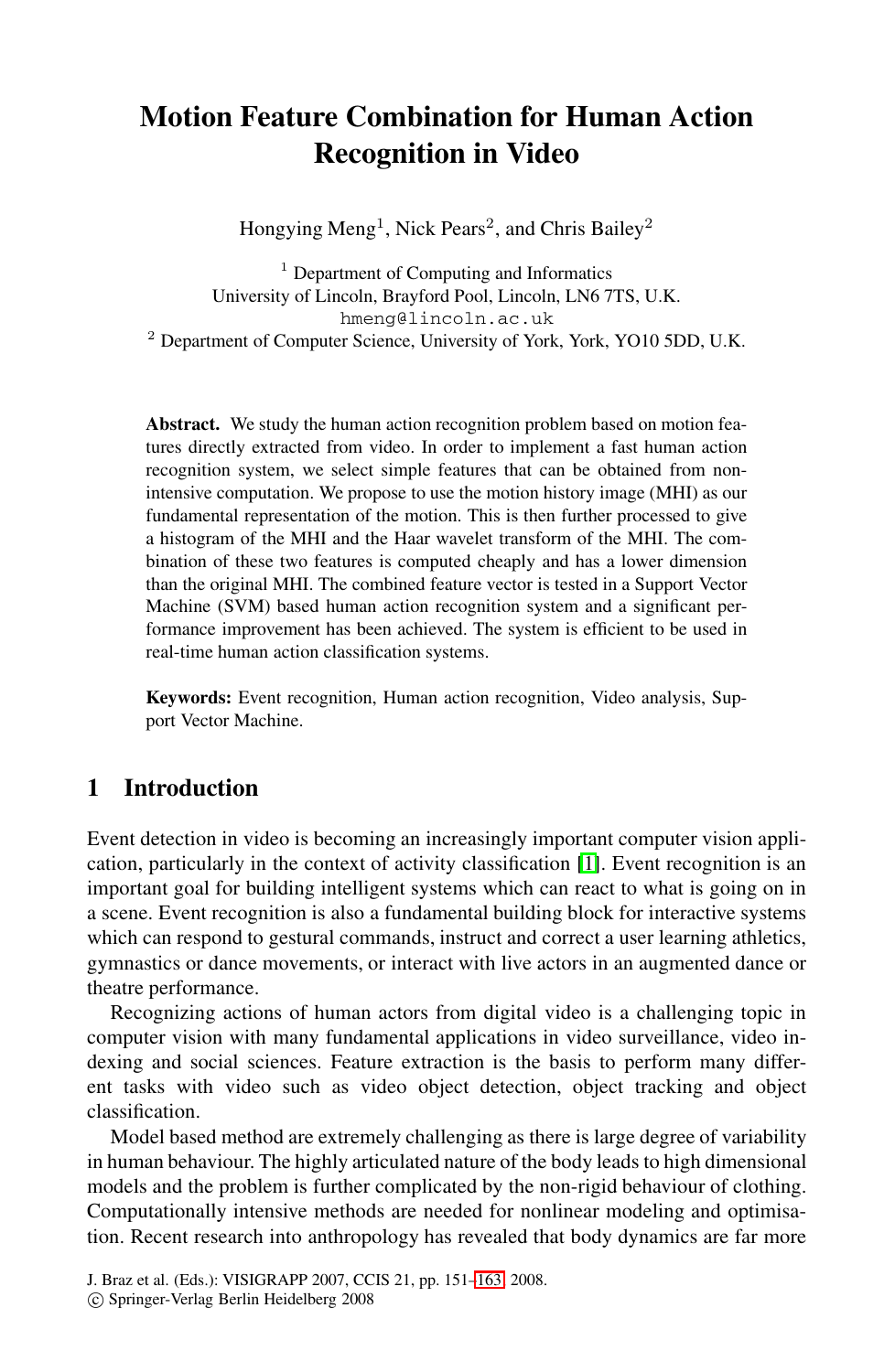complicated than was earlier thought, affected by age, ethnicity, gender and many other circumstances [2].

Appearance-based models are b[ase](#page-12-1)d on the extraction of a 2D shape model directly from the images, to be classified (or matched) against a trained one. Motion-based models do not rely on static models of the person, but on human motion characteristics. Motion feature extraction and selection are two of the key components in these kinds of human action recognition systems.

In this paper, we study the human action classification problem based on motion features directly extracted from video. In order to implement fast human action recognition, we select simple features that can be obtained from non-intensive computation. In particular, we use the Motion History Image (MHI) [3] as our fundamental feature. We propose novel extraction methods to extract both spatial and temporal information from these initial MHI representations and we combine them as a new feature vector that has a lower dimension and provides better motion action information than the raw MHI information. This feature vector was used in a Support Vector Machine (SVM) based human action recognition system.

The rest of this paper is organised as follows: In section 2, we will give an introduction to some related work. In section 3, we give a brief overview of our system. In section 4, the detailed techniques of this system are explained including motion fea[tu](#page-12-2)res, feature extraction methods and SVM classifier. In section 5, some experimental results are presented and compared. In section 6, the same combination idea has been [te](#page-12-1)sted on other features and significant improvement is also achieved. Finally, we give the conclusions.

# **2 Previous Work**

Aggarwal and Cai [1] present an excellent overview of human motion analysis. Of the appearance based methods, template matching has increasingly gained attention. Bobick and Davis [3] use Motion Energy Images (MEI) and Motion History Images (MHI) to recognize many types of aerobics exercises. While their method is efficient, their work assumes that the actor is well segmented from the background and centred in the image.

Schuldt [4] proposed a method for recognizing complex motion patterns based on local space-time features in video and demonstrated such features can give good classification performance. They construct video representations in terms of local space-time features and integrate such representations with SVM classification schemes for recognition.

Ke [5] studies the use of volumetric features as an alternative to the local descriptor approaches for event detection in video sequences. They generalize the notion of 2D box features to 3D spatio-temporal volumetric features. They construct a real-time event detector for each action of interest by learning a cascade of filters based on volumetric features that efficiently scans video sequences in space and time. This event detector recognizes actions that are traditionally problematic for interest point methods such as smooth motions where insufficient space-time interest points are available. Their experiments demonstrate that the technique accurately detects actions on real-world sequences and is robust to changes in viewpoint, scale and action speed.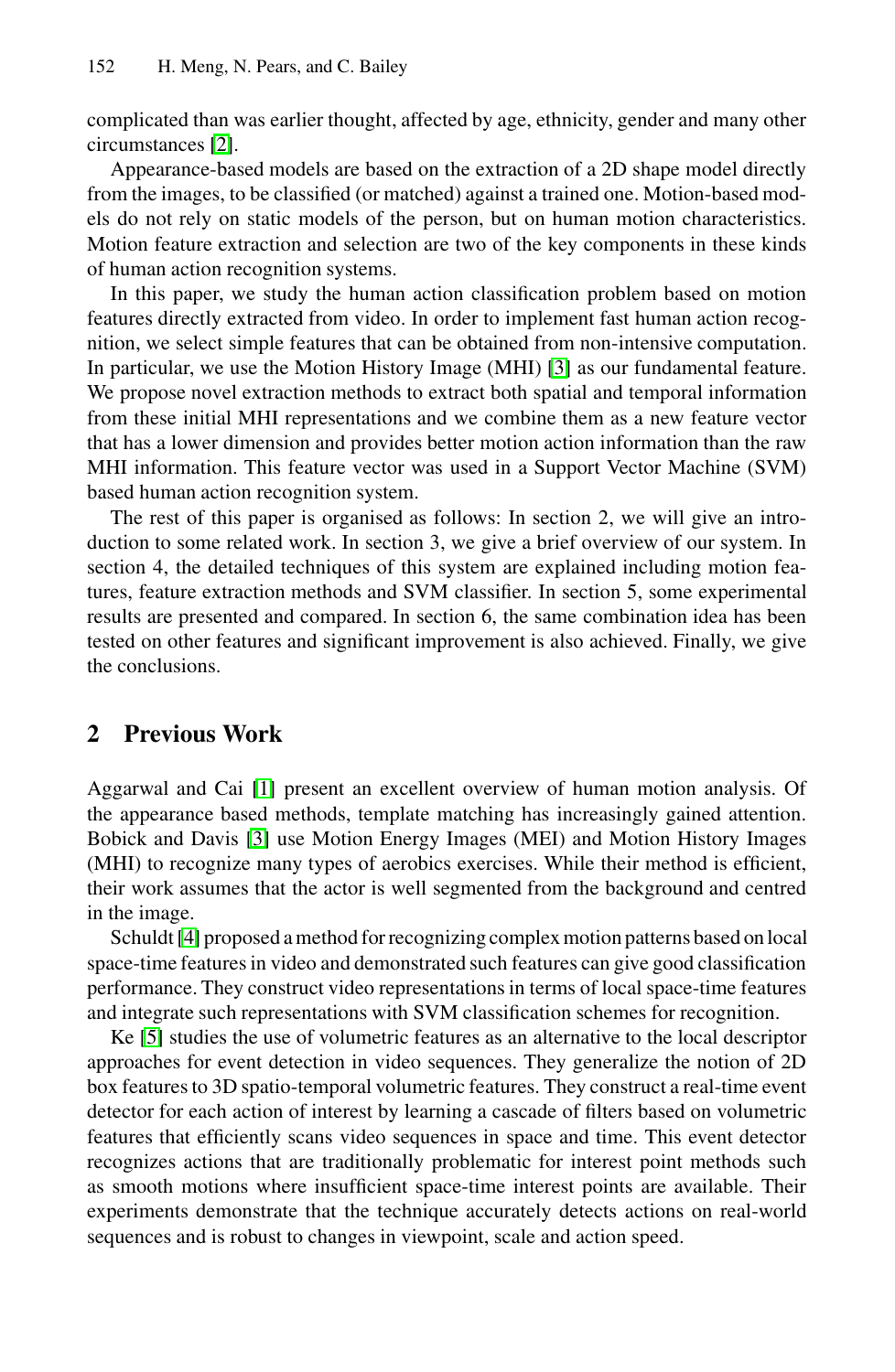Weinland [6] introduces Motion History Volumes (MHV) as a free-viewpoint representation for human actions in the case of multiple calibrated, and backgroundsubtracted, video cameras.

We note that the feature vector in these two methods is very expensive to construct and the learning process is difficult, because it needs a big data set for training.

Wong and Cipolla [7] proposed a new method to recognise primitive movements based on the Motion Gradient Orientation (MGO) image directly from image sequences. This process extracts the descriptive motion feature without depending on [a](#page-12-3)ny tracking algorithms. By using a sparse Bayesian classifier, they obtained good classification results for human gesture recognition.

Ogata [8] proposed another efficient technique for human motion recognition based on motion history images and an eigenspace technique. In the proposed technique, they use Modified Motion History Images (MMHI) feature images and the eigenspace tech[niqu](#page-12-4)e to realize high-speed recognition. The experiment results showed satisfactory performance of the technique. However, the eigenspace still needs to be constructed and sometimes this is difficult.

Recently, Dalal [9] proposed a Histogram of Oriented Gradient (HOG) appearance descriptors for image sequences and developed a detector for standing and moving people in video. In this work, several different motion coding schemes were tested and it was shown empirically that orientated histograms of differential optical flow give the best overall performance.

Oikonomopoulos [10] introduced a sparse representation of image sequences as a collection of spatiotemporal events [that](#page-12-5) are localized at points that are salient both in space and time for human actions recognition.

These two methods need to detect salient [poin](#page-12-6)t[s in](#page-12-7) the frames and then make suitable features for classification. This implies significant computational cost for detecting these points.

Meng [11] proposed a fast system for human action recognition which was based on very simple features. They chose MHI, MMHI, MGO and a linear classifier SVM for fast classification. Experimental results showed that this system could achieve good performance in human action recognition. Further, they [12] proposed to combine two kinds of motion features MHI and MMHI together and achieved better performance in human action recognition based on a linear SVM 2K classifier [13] [14]. However, both these systems could only work well in specific real-time applications with limited action classes because the overall performance on real-world challenging database were still not good enough.

# **3 Overall Architecture**

We propose a novel architecture for fast human action recognition. In this architecture, a linear SVM was chosen and MHI provided our fundamental features. In contrast with the system in [11], we propose novel extraction methods to extract both spatial and temporal information from these initial MHI features and combine them in an efficient way as a new feature vector that has lower dimension and provides better motion action information than the raw MHI feature vector.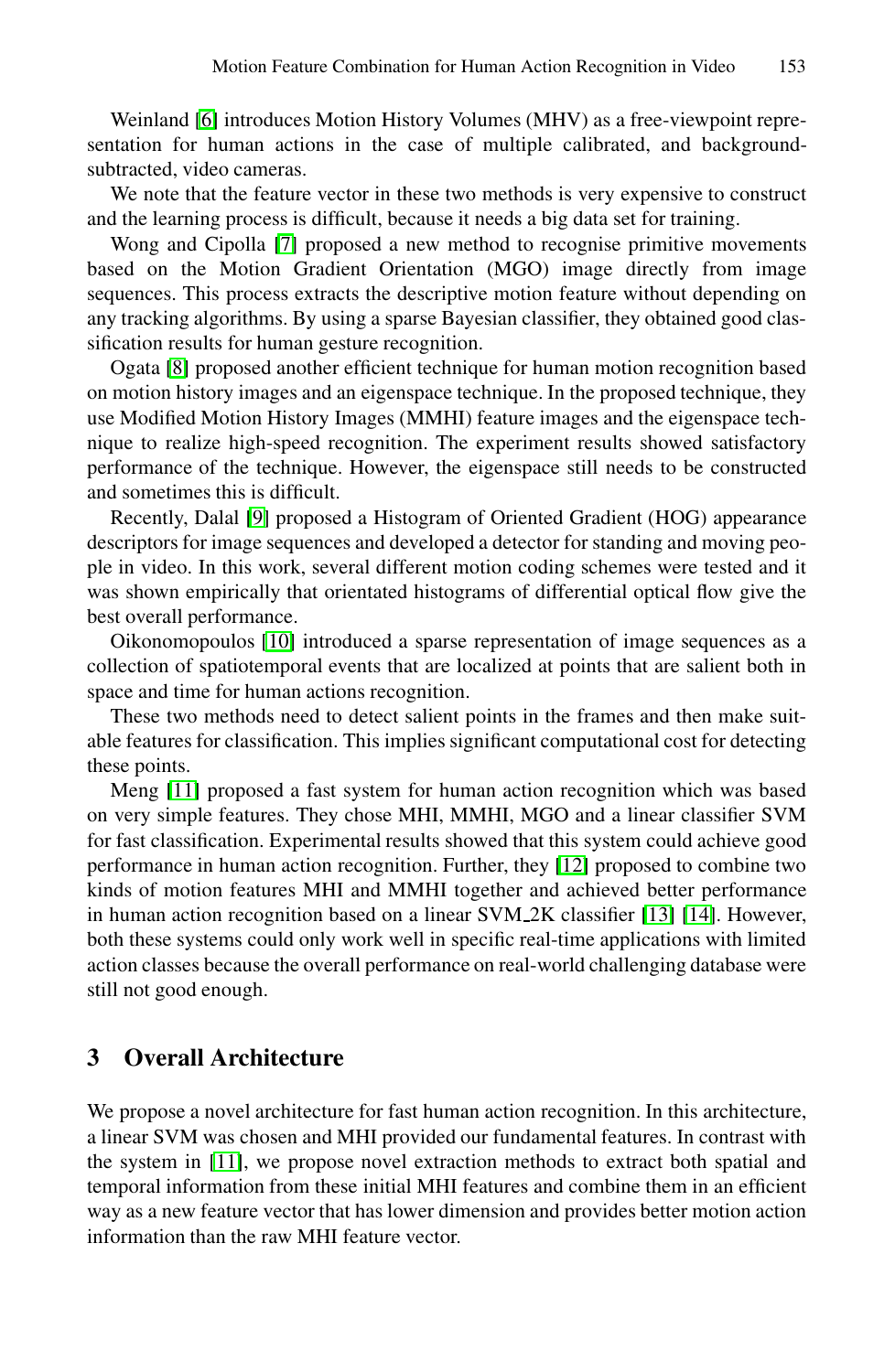There are two reasons for choosing a linear SVM as the classifier in the system. Firstly SVM is a classifier that has achieved very good performance in lots of real-world classification problems. Secondly, SVM can deal with very high dimensional feature vectors, which means that there is plenty of freedom to choose the feature vectors. Finally the classifier is able to operate very quickly during the recognition process.

The overall architecture of the human action system is shown in figure 1. There are two parts in this system: a learning part and a classification part.



**Fig. 1.** SVM based human action recognition system. In the learning part, the combined feature vector of Haar wavelet transform and histogram of MHI were used for training a SVM classifier, and the obtained parameters were used in the recognition part.

The MHI feature vectors are obtained directly from human action video clips. The 2-D Haar wavelet transform was employed to extract spatial information within the MHI, while temporal information was extracted by computing the histogram of the MHI. Then these two feature vectors were combined to produce a lower dimensional and discriminative feature vector. Finally, the linear SVM was used for the classification process.

The learning part is processed using video data collected off-line. After that, the obtained parameters for the classifier can be used in a small, embedded computing device such as a field-programmable gate array (FPGA) or digital signal processor (DSP) based system, which can be embedded in the application and give real-time performance.

It should be mentioned here that, both 2-D Haar wavelet transform and histogram of the MHI are achieved with very low computational cost. We only keep the lowfrequency part of the Haar wavelet transform. So the total dimension of the combined feature vector is lower than that of the original MHI feature.

### **4 Detail of the Method**

In this section, we will give the detailed information of the key techniques used in our human action recognition system.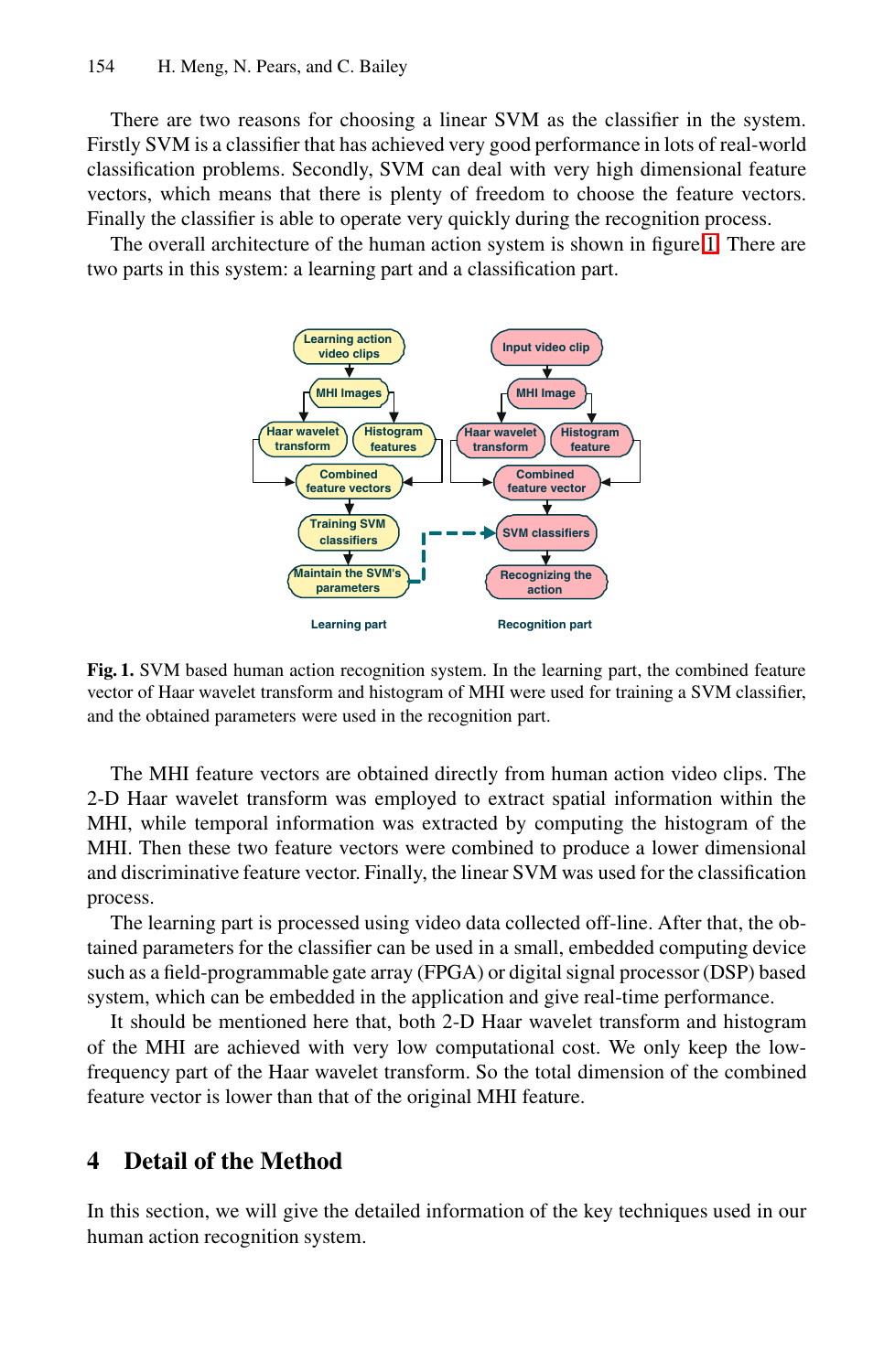#### **4.1 Motion Features**

The recording of human actions usually needs large amounts of digital storage space and it is time consuming to browse the whole video to find the required information. It is also difficult to deal with this huge data in detection and recognition. Therefore, several motion features have been proposed to compact the whole motion sequence into one image to represent the motion. The most popular of these are the MHI, MMHI and MGO. These three motion features have the same size as the frame of the video, but they maintain the motion information within them. In [11], it has been found that MHI achieved best performance in classification tests across six categories of action sequence.

A motion history image (MHI) is a kind of temporal template. It is the weighted sum of past successive images and the weights decay as time lapses. Therefore, an MHI image contains past raw images within itself, where most recent image is brighter than past ones.

Normally, an MHI  $H_{\tau}(u, v, k)$  at time k and location  $(u, v)$  is defined by the following equation 1:

$$
H_{\tau}(u, v, k) = \{ \begin{array}{c} \tau & if \ D(u, v, k) = 1 \\ max\{0, H_{\tau}(u, v, k) - 1\}, \ otherwise \end{array} \tag{1}
$$

where  $D(u, v, k)$  is a binary image obtained from subtraction of frames, and  $\tau$  is the maximum duration a motion is stored. In general,  $\tau$  is chosen as constant 255 where MHI can be easily represented as a grayscale image. An MHI pixel can have a range of values, whereas the Motion Energy Image (MEI) is its binary version. This can easily be computed by thresholding  $H_{\tau} > 0$ .

#### **4.2 Histogram of MHI**

The histogram of the MHI has bins which record the frequency at which each value (gray-level) occurs in the MHI, excluding the zero value, which does not contain any motion information of the action. Thus, typically we will have bins between 1 and 255 populated by one or more groupings, where each grouping of bins represents a motion trajectory. Clearly the most recent motion is at the right of the histogram, with the earliest motions recorded in the MHI being more toward the left of the histogram. The spread of each grouping in the histogram indicate[s](#page-12-8) [the](#page-12-8) speed of the motion, with narrow groupings indicating fast motions and wide groupings indicating slow motions.

#### **4.3 Haar Wavelet Transform**

The Haar wavelet transform decomposes a signal into a time-frequency field based on the Haar wavelet function basis. For discrete digital signals, the discrete wavelet transform can be implemented efficiently by Mallat's fast algorithm [15]. The Mallat algorithm is in fact a classical scheme known in the signal processing community as a two-channel subband coder (see page 1 Wavelets and Filter Banks, by Strang and Nguyen [16]).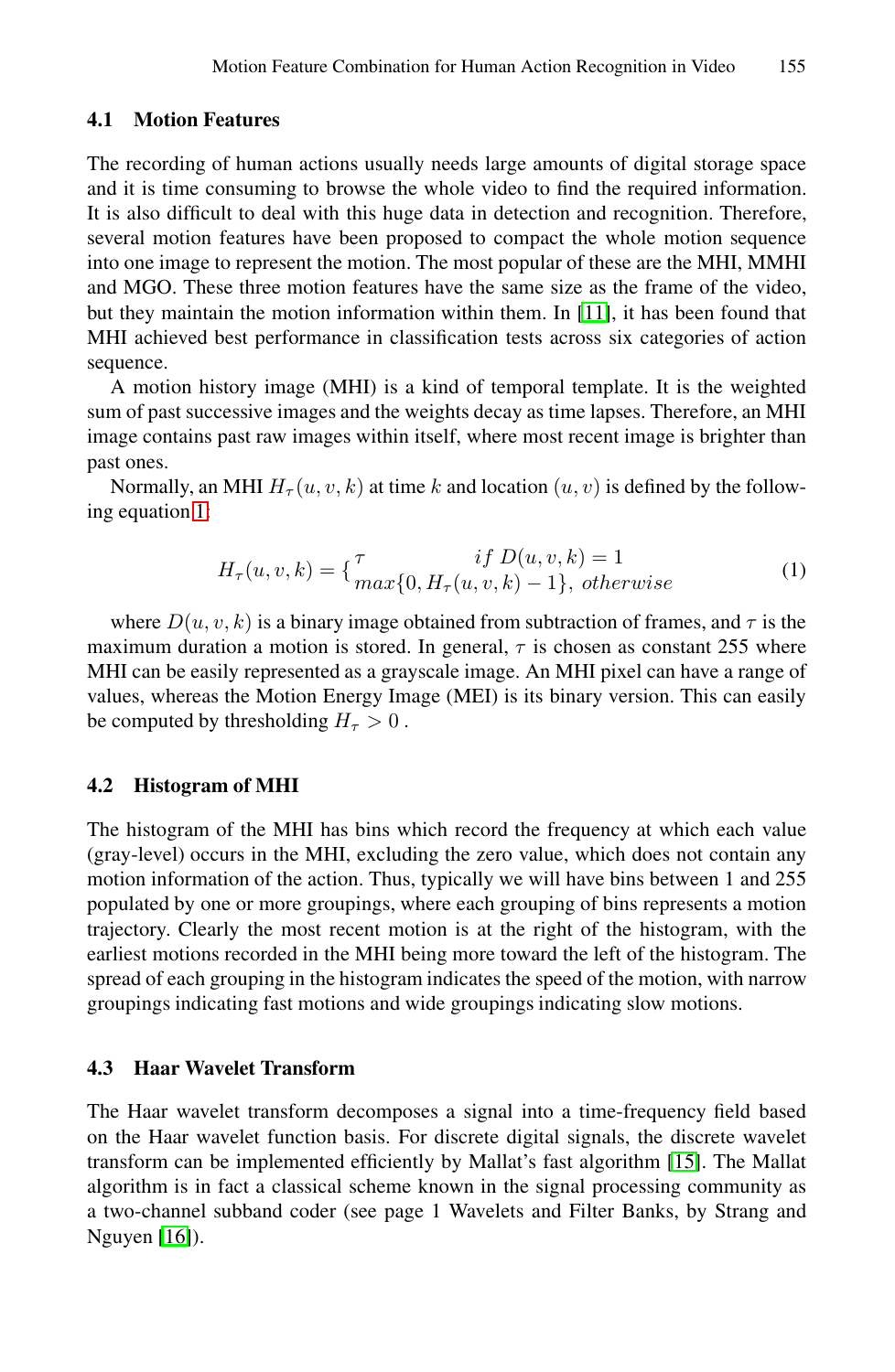The Mallat algorithm is used for both wavelet decomposition and reconstruction. The algorithm has a pyramidal structure with the underlying operations being convolution and decimation. For a discrete signal  $s = (s_0, s_1, \dots, s_{N-1})(N = 2^L, L \in \mathbb{Z}^+).$ For convenience, denote it as  $c_{m,0} = s_m, m = 0, 1, \dots, N - 1$ . Then Haar wavelet transform can be implemented by the following iteration: For  $l = 1, 2, \dots, L$  and  $m = 0, 1, \dots, N/(l + 1)$ 

$$
\begin{cases} c_{m,l} = \sum_{k=0}^{1} h_k c_{k+2m,l-1} \\ d_{m,l} = \sum_{k=0}^{1} g_k c_{k+2m,l-1} \end{cases}
$$
 (2)

where the  $h_0$ ,  $h_1$  is low pass filter and  $g_0$ ,  $g_1$  is high pass filter:

$$
h_0 = h_1 = \sqrt{2}, g_0 = \sqrt{2}, g_1 = -\sqrt{2}
$$

They are orthogonal:

$$
g_k = (-1)^k h_{1-k}
$$
 (3)

and the obtained  $\{c_{.,L}, d_{.,L}, d_{.,L-1}, \cdots, d_{.,1}\}$  is the discrete Haar wavelet transform of the signal.

An image is a 2-D signal and this 2-D space can be regarded as a separable space, which means that the wavelet transform on an image can be implemented using a 1-D wavelet transform. On the same level, it can be implemented on all the rows and then on all the columns.

In this paper, we only keep the low-frequency part of the Haar wavelet transform of the image. This part can represent the spatial information of the MHI very well in a lower dimension. The high-frequency information is more useful for representing edges, which is not really important in our system, and it is more susceptible to noise. Actually, this part can be implemented very quickly based on some specific algorithms.



**Fig. 2.** Motion feature of the action. (a) Original video (b)MHI (c) Haar wavelet transform of MHI (d) Histogram of MHI.

Figure 2 shows an example of a handwaving action. (a) is the original video clip, (b) is the MHI, (c) is the Haar wavelet transform of MHI where the red square is low frequency part and (d) is Histogram of the MHI.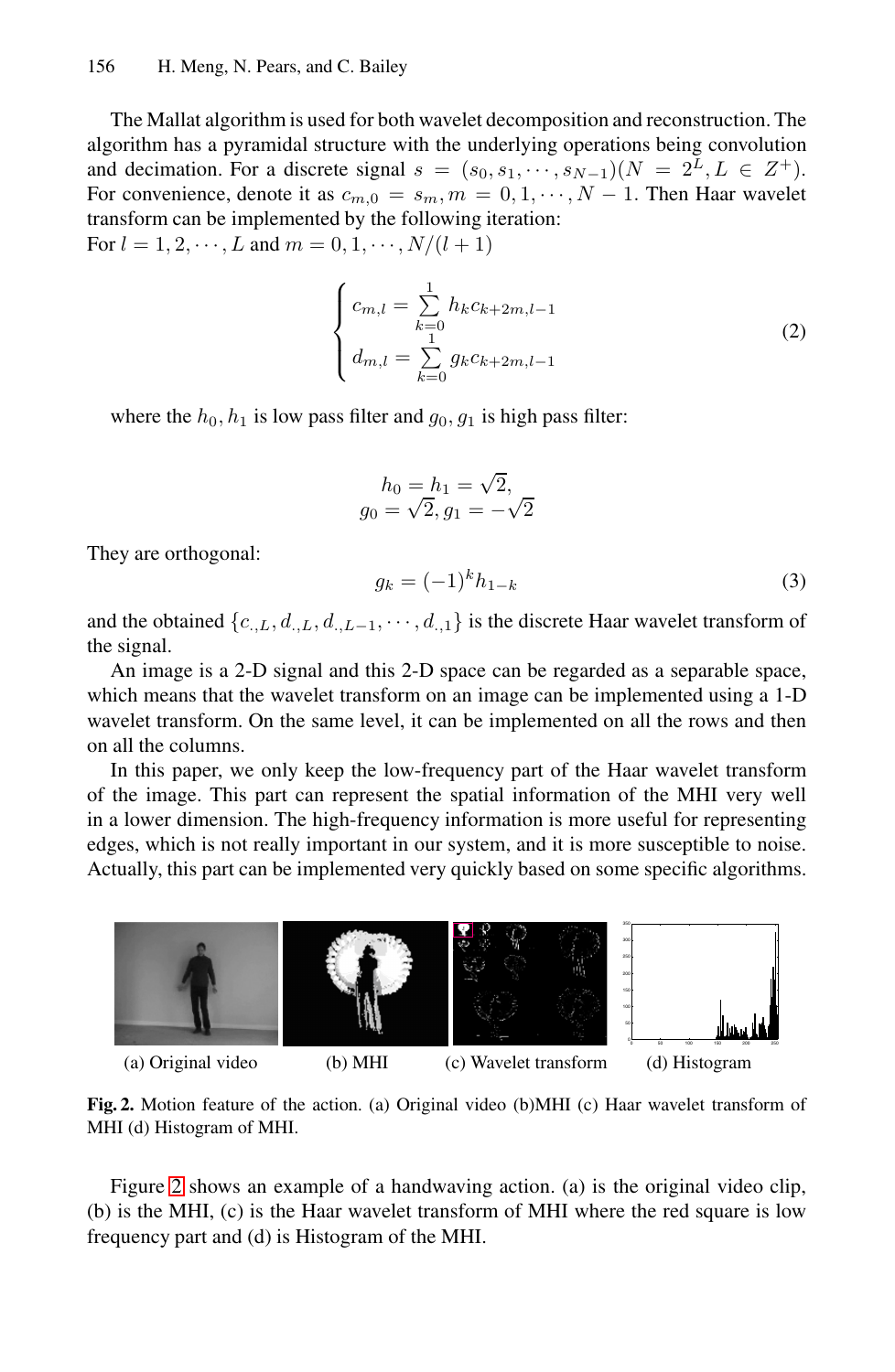#### **4.4 Combining Features**

The two feature vectors *histogram of MHI* and *Haar wavelet transform of MHI* are combined in the simplest way. The combined feature vector is built by concatenating these two feature vectors into a higher dimensional vector. In this way, the temporal and spatial information of the MHI are integrated into one feature vector while the dimension of the combined feature vector has lower dimension in comparison with MHI itself.

#### **4.5 Support Vector Machine**

SVM is a state-of-the-art classification technique with large application in a range of fields including text classification, face recognition and genomic classification, where patterns can be described by a finite set of characteristic features. We use the SVM for the classification component of our system. This is due to SVM being a classifier that has excellent performance on many real-world classification problems. Using arbitrary positive definite kernels provides a possibility to extend the SVM capability to handle high dimensional feature spaces.

Originally, the SVM is a binary classifier in a higher dimensional space where a maximal separating hyperplane is constructed. Two parallel hyperplanes are constructed on each side of the hyperplane that separates the data. The separating hyperplane is the hyperplane that maximizes the distance between the two parallel hyperplanes. If we have a training dataset  $\left\{\mathbf{x}_i|\mathbf{x}_i \in R^d\right\}$ , and its binary labels are denoted as  $\{y_i|y_i=\pm 1\}$ , the norm-2 soft-margin SVM can be represented as a constrained optimization problem

$$
\min_{w,b,\xi} \frac{1}{2} ||\mathbf{w}||^2 + C \sum_{i} \xi_i
$$
 (4)

s.t.

$$
\langle \mathbf{x}_i, \mathbf{w} \rangle + b \ge 1 - \xi_i, y_i = 1, \langle \mathbf{x}_i, \mathbf{w} \rangle + b \le -1 + \xi_i, y_i = -1, \xi_i \ge 0,
$$

where C is a penalty parameter and  $\xi_i$  are slack variables. The vector **w**  $\in R^d$  points perpendicular to the separating hyperplane. Adding the offset parameter b allows us to increase the margin. It can be converted by applying Lagrange multipliers into its Wolfe dual problem and can be solved by quadratic programming methods.

The primal optimum solution for weight vector **w** can be represented as

$$
\mathbf{w} = \sum_{i} \alpha_i y_i \mathbf{x}_i. \tag{5}
$$

where  $0 \leq \alpha_i \leq C$ . Obviously, w can be expressed as a linear combination of the support vectors for which  $\alpha_i > 0$ . For a testing feature vector **x**, the decision function  $\eta$  and its estimated label h are:

$$
h(\mathbf{x}) = sign(\eta(\mathbf{x})) = sign(\langle \mathbf{w}, \mathbf{x} \rangle + b).
$$
 (6)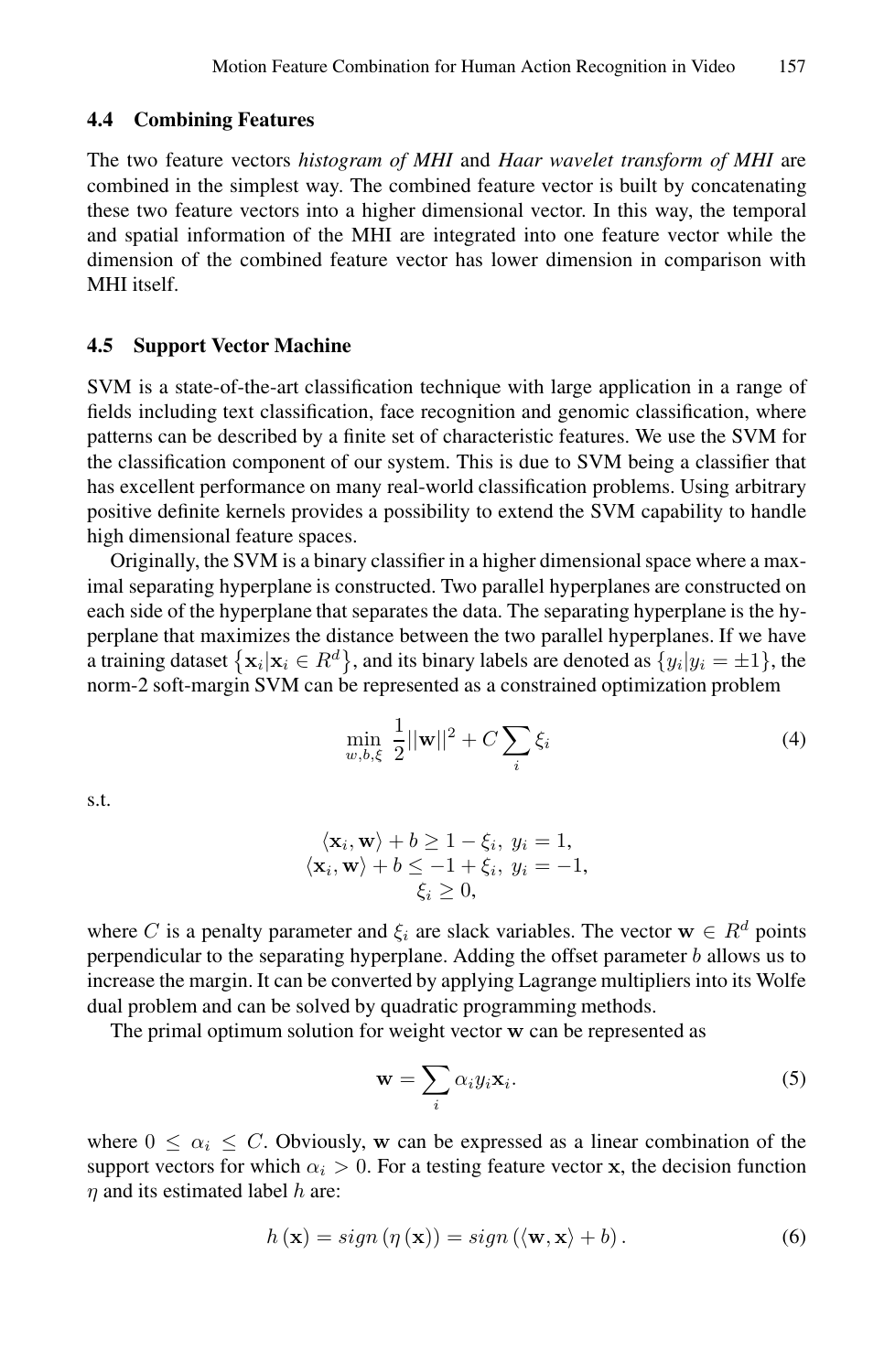The original optimal hyperplane algorithm was a linear classifier. However, many researchers have created non-linear classifiers by applying a kernel trick [17] and thus the SVM can be generalized to the case where the decision function is a non-linear function of the data.

Multiclass SVMs are usually implemented by combining several two-class SVMs. In each binary SVM, only one class is labelled as "1" and the others labelled as "-1". The one-versus-all method uses a winner-takes-all strategy.

If there are  $M$  classes, then the SVM method will construct  $M$  binary classifiers by learning. During the testing process, each classifier will get a confidence coefficient  ${\eta_i(\mathbf{x})|j=1,2,\cdots,M}$  and the class k with the maximum confidence coefficient will be assigned to this sample **x**.

$$
h\left(\mathbf{x}\right) = k, \qquad \quad \text{if} \ \ \eta_k\left(\mathbf{x}\right) = \max_{j=1}^M \left(\eta_j\left(\mathbf{x}\right)\right). \tag{7}
$$

Our human action recognition problem here is a multi-class classification case. If, for example, we have six classes, then six SVM classifiers are trained based on motion features such as the MHI obtained from human action video clips in a training dataset. For each SVM training, one class is labeled as "1" and the rest classes are labeled as "-1". After the training, each SVM classifier is represented by two parameters **w** and b. These parameters will be stored in the internal memory of the FPGA. In the recognition process, one inner product between obtained MHI and **w** will be calculated and added to b for each SVM classifier. Then the final predicted label for the action video will go t[o t](#page-12-9)he class with the maximum one in the computed six values.

# **5 Experimental Results**

#### **5.1 Dataset**

For the evaluation, we use a challenging human action recognition database, recorded by Christian Schuldt [4]. It contains six types of human actions (walking, jogging, running, boxing, hand waving and hand clapping) performed several times by 25 subjects in four different scenarios: outdoors (s1), outdoors with scale variation (s2), outdoors with different clothes (s3) and indoors (s4).

This database contains 2391 sequences. All sequences were taken over homogeneous backgrounds with a static camera with 25Hz frame rate. The sequences were down-sampled to the spatial resolution of  $160 \times 120$  pixels. For all the action sequences, the length of the sequences are vary and the average is four seconds (about 100 frames). To the best of our knowledge, this is the largest video database with sequences of human actions taken over different scenarios. All sequences were divided with respect to the subjects into a training set (8 persons), a validation set (8 persons) and a test set (9 persons). In our experiment, the classifiers were trained on the training set while classification results were obtained on the test set.

Figure 3 showed six types of human actions in the database: walking, jogging, running, boxing, handclapping and handwaving. Row (a) are the original videos, (b) and (c) are the associated MHI and Histogram of MHI features.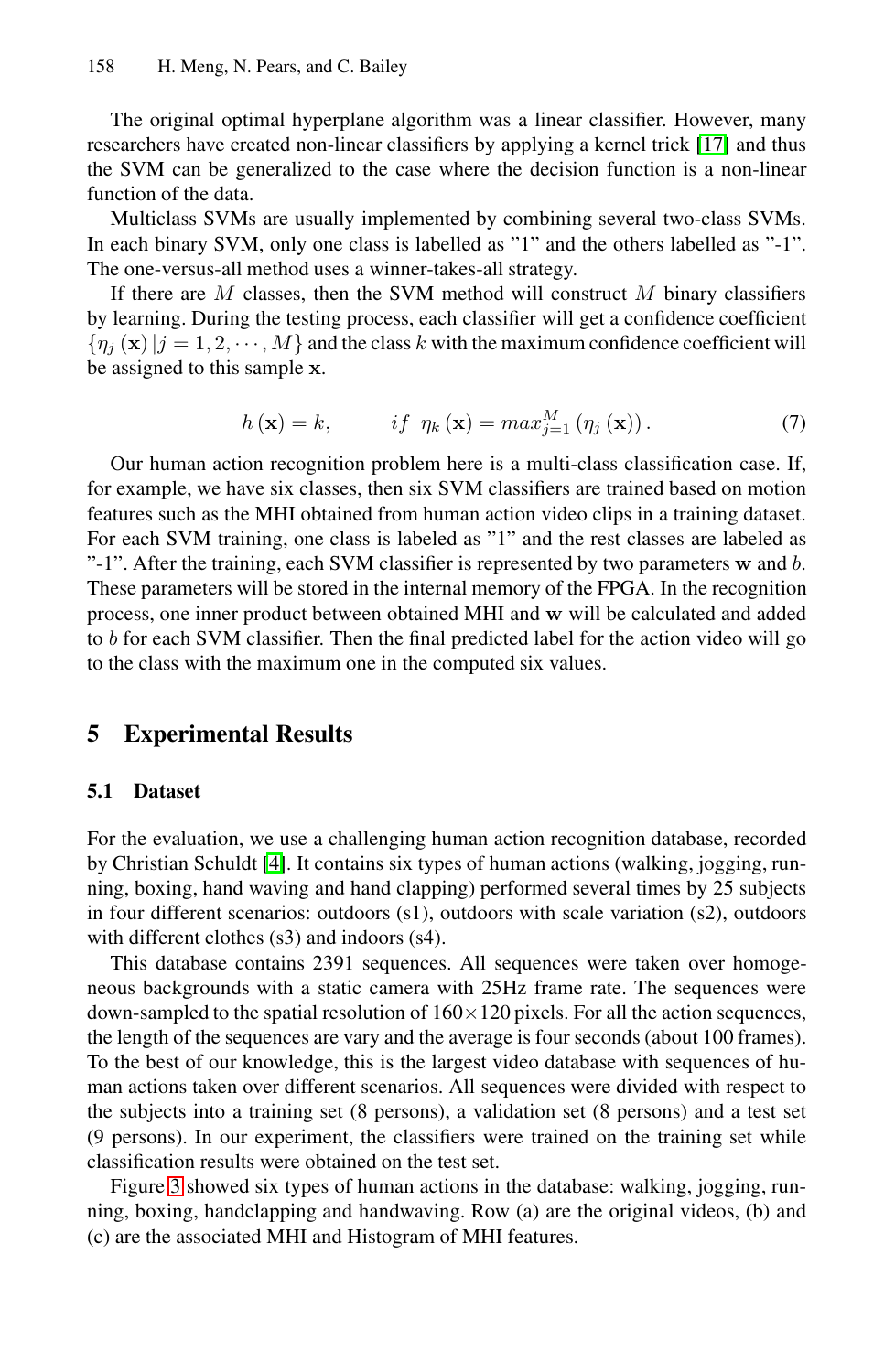

**Fig. 3.** Six types of human actions in the database: walking, jogging, running, boxing, handclapping and handwaving. Row (a) are the original videos, (b) and (c) are associate MHI and Histogram of MHI features.

#### **5.2 Experimental Setup**

Our experiments were carried out on all four different scenarios: outdoors, outdoors with scale variation, outdoors with different clothes and indoors. In the same manner as paper [5], each sequence is treated individually during the training and classification process. In all the following experiments, the parameters were chosen to be the same. The threshold in differential frame computing was chosen as 25 and  $\tau$  was chosen as constant 255 for MHI construction.

A MHI was calculated from each action sequence with about 100 frames. The size of each MHI is  $160 \times 120 = 19200$ , which is same width as that of the frames in the videos. The values [of M](#page-12-10)HI are in the interval of [0, 255]. Then each MHI was decomposed using a 2-D Haar wavelet transform to  $L = 3$  levels. Thus the size of the low frequency part of the Haar wavelet transform of MHI is  $20 \times 15 = 300$ . Since the length of the histogram of MHI is 255, the length of combined feature vector is 555.

In our system, each SVM was trained based on features obtained from human action video clips in a training dataset. These video clips have their own labels such as "walking," "running" and so on. In classification, we actually get a six-class classification problem. The SVM training can be implemented using programs freely available on the web, such as  $SVM<sup>light</sup>$  [18]. Finally, we obtained several SVM classifiers with associated parameters.

In the recognition process, feature vectors will be extracted from the input human action video sample. Then all the SVM classifiers obtained from the training process will classify the extracted feature vector. Finally, the class with maximum confidence coefficient within these SVM classifiers will be assigned to this sample.

#### **5.3 Experiment Results**

Tables 1 show the classification confusion matrix based on the method proposed in paper [5].The confusion matrices show the motion label (vertical) versus the classification results (horizontal). Each cell  $(i, j)$  in the table shows the percentage of class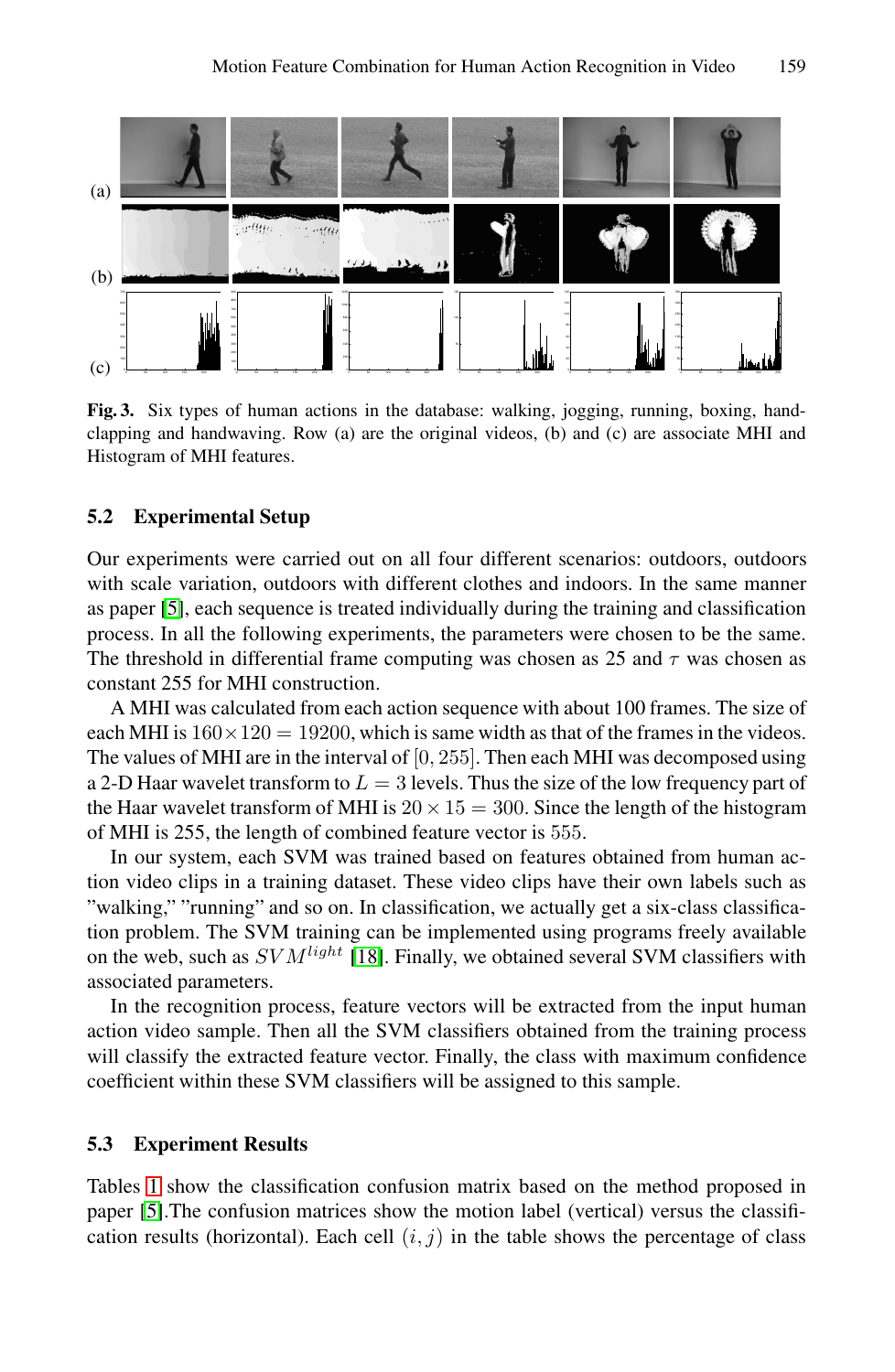Table 1. Ke's confusion matrix, trace=377.8

|                               |                                                                    |  |  | Walk Jog Run Box Clap Wave |
|-------------------------------|--------------------------------------------------------------------|--|--|----------------------------|
|                               | Walk 80.6 11.1 8.3 0.0 0.0 0.0<br>Jog 30.6 36.2 33.3 0.0 0.0 0.0   |  |  |                            |
|                               | Run 2.8 25.0 44.4 0.0 27.8 0.0                                     |  |  |                            |
|                               | Box 0.0 2.8 11.1 69.4 11.1 5.6<br>Clap $0.0$ 0.0 5.6 36.1 55.6 2.8 |  |  |                            |
| Wave 0.0 5.6 0.0 2.8 0.0 91.7 |                                                                    |  |  |                            |

Table 2. MHI\_S's confusion matrix, trace=377.7

|            |                                   |  |                                                  | Walk Jog Run Box Clap Wave |
|------------|-----------------------------------|--|--------------------------------------------------|----------------------------|
|            | Walk 56.9 18.1 22.2 0.0 0.0       |  |                                                  | 2.8                        |
|            | $\log 45.1$ 29.9 22.9 1.4 0.0 0.7 |  |                                                  |                            |
|            | Run 34.7 27.8 36.1 0.0 0.0 1.4    |  |                                                  |                            |
|            | Box 0.0 0.0 0.0 89.5 2.1 8.4      |  |                                                  |                            |
|            | Clap 0.0 0.0 0.0 5.6 88.9 5.6     |  |                                                  |                            |
| Wave $0.0$ |                                   |  | $0.0 \quad 0.0 \quad 12.5 \quad 11.1 \quad 76.4$ |                            |

Table 3. MHI hist's confusion matrix, trace=328.6

|                                 |                                |  |  | Walk Jog Run Box Clap Wave |
|---------------------------------|--------------------------------|--|--|----------------------------|
|                                 | Walk 62.5 32.6 0.0 1.4 1.4 2.1 |  |  |                            |
|                                 | Jog 12.5 58.3 25.0 0.0 0.0 4.2 |  |  |                            |
|                                 | Run 0.7 18.8 77.1 0.0 0.0 3.5  |  |  |                            |
|                                 | Box 4.9 2.8 0.7 17.5 61.5 12.6 |  |  |                            |
|                                 | Clap 4.9 2.1 0.7 11.1 75.0 6.3 |  |  |                            |
| Wave 5.6 3.5 6.9 20.1 25.7 38.2 |                                |  |  |                            |
|                                 |                                |  |  |                            |

 $i$  action being recognized as class  $j$ . Then trace of the matrices show the percentage of the correctly recognized action, while the remaining cells show the percentage of misclassification.

In order to study the performance of the Haar wavelet transform of MHI and histogram of MHI, we used linear SVM classifier on them separately and compared their performance. Table 2 and table 3 shows the confusion matrix obtained for Haar wavelet transform and histogram of MHI separately. From these two tables, it can be seen that Haar wavelet transform of MHI obtains a similar performance to Ke's method. This feature did very well in distinguishing the last three groups. On the other hand, histogram of MHI did not do well on overall performance. But it has the power to distinguish the first three groups. That demonstrates that they keep different information from MHI.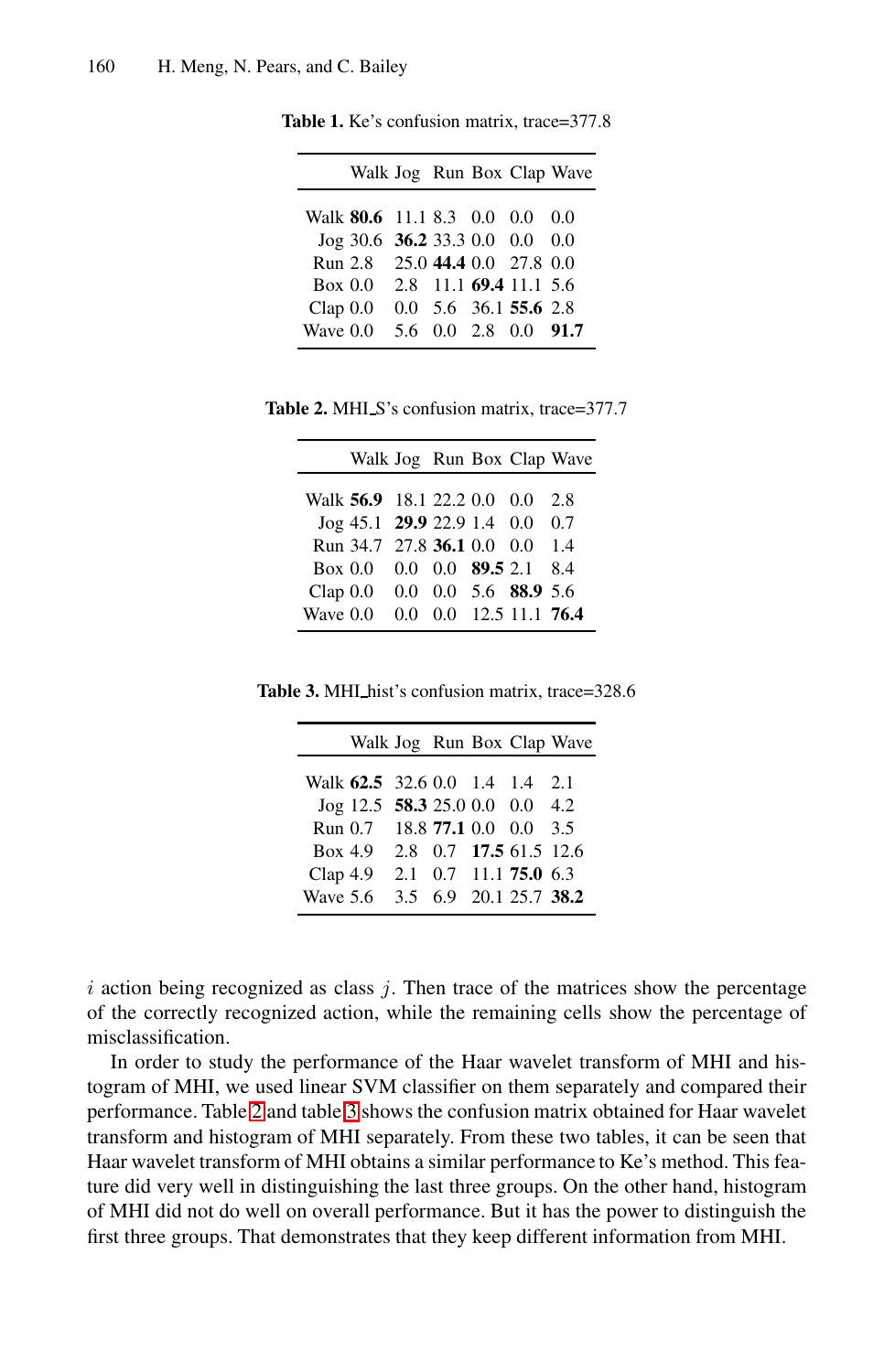|                                  |  |  | Walk Jog Run Box Clap Wave |
|----------------------------------|--|--|----------------------------|
| Walk 68.8 11.1 17.4 0.0 0.0 2.8  |  |  |                            |
| $Jog$ 36.8 36.1 25.0 1.4 0.0 0.7 |  |  |                            |
| Run 14.6 20.1 63.9 0.0 0.0 1.4   |  |  |                            |
| Box 0.0 0.0 0.0 89.5 2.1 8.4     |  |  |                            |

Clap 0.0 0.0 0.0 4.9 **89.6** 5.6 Wave 0.0 0.0 [0.0](#page-12-11) 11.1 11.1 **77.8**

Table 4. MHI\_S&MHI\_hist's confusion matrix, trace=425.6

Table 4 show the confusion matrix obtained from our system in which combined feature were used. From this table, we can see that the overall performance has got a significant improvement on Ke's method based on volumetric features. Good performance is achieved in distinguishing all of the six actions in the dataset.

It should be mentioned here that in paper [4], the performance is slightly better where trace=430.3. But our system was trained in the same way as [5] to detect a single instance of each action within arbitrary sequences while Schuldt's system has the easier task of classifying each complete sequence (containing several repetitions of same action) into one of six classes.



**Fig. 4.** Comparison results on the correctly classified rate based on different methods: Ke's method; SVM on MHI; SVM on MMHI; SVM on the concatenated feature (VEC2) of MHI and MMHI and SVM\_2K on MHI and MMHI;SVM on histogram of MHI; SVM on the combined feature of MHI and histogram of MHI; SVM on combined feature of Haar wavelet transform of MHI and histogram of MHI.

We also compared the correctly classified rate based on our system with other previous results in the figure 4. The first one is the Ke's method, the second, third and sixth are SVM based on individual features MHI, MMHI and Histogram of MHI respectively. The fourth one is SVM based on combined feature from MHI and MMHI. The fifth is using SVM 2K classifier on both MHI and MMHI. The seventh is SVM on combined feature from MHI and its histogram. The last one is the results SVM based on Haar wavelet transform of MHI and histogram of MHI. This last result achieves the best overall performance of approximately 71% correct classification.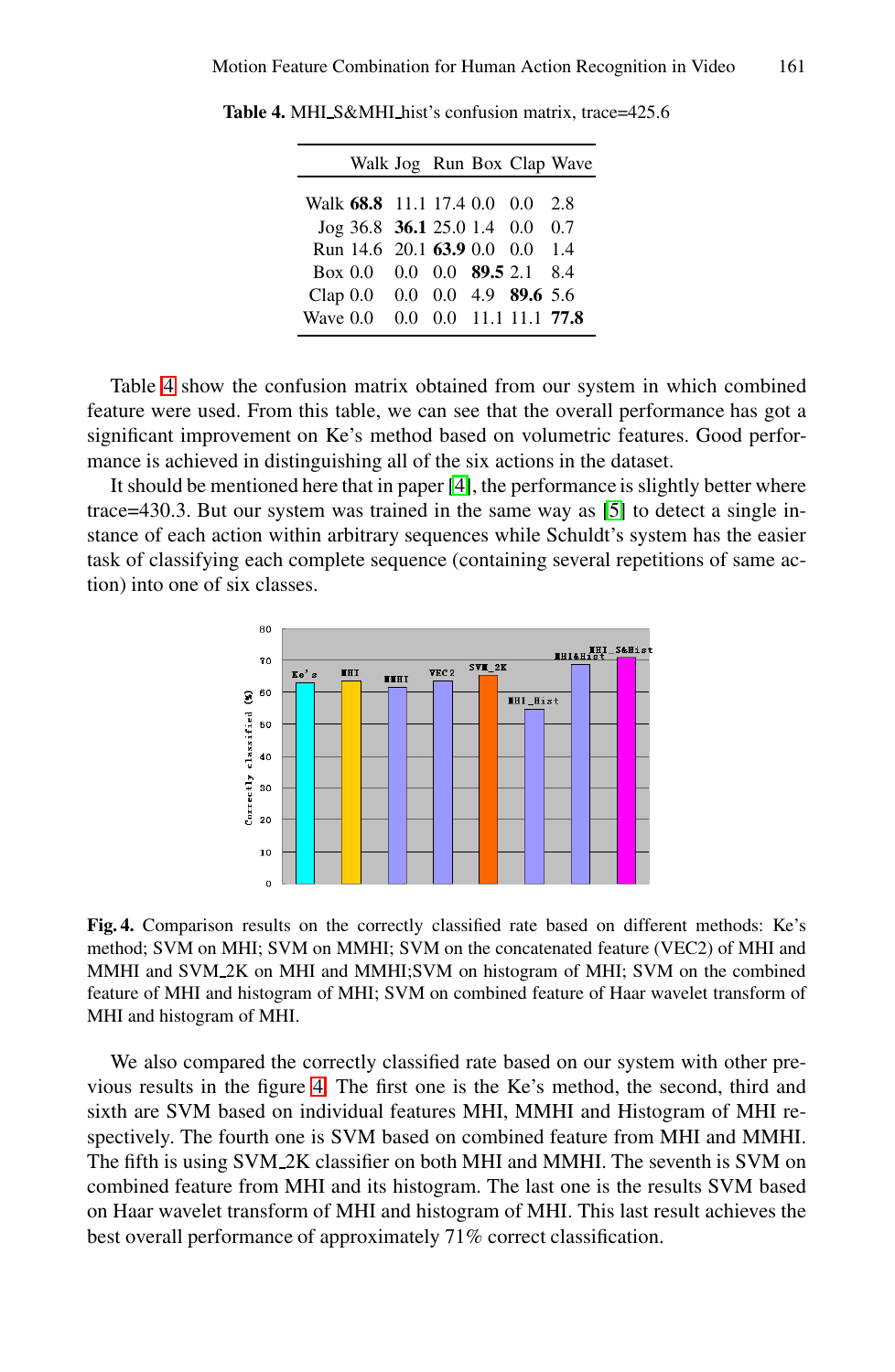# **6 Extension of the Idea**

In the previous sections, we combined two different types features extracted from same MHI feature and achieved significant improvement on the performance. The reason is that these two features extract different characteristics of the motion feature. In fact, this idea can be further extended to combine different types of features extracted from different motion features. In [19], we combined the histogram of MHI with Motion Geometric Distribution (MGD) feature vector extracted from the Motion History Histogram. The main common point between MGD feature and Haar wavelet transform feature is that both of them represented spatial information of the motion features. Table 5 showed the experiment results on the same dataset. It achieves the best overall performance of above 80% correct classification.

Table 5. MGD & Hist. of MHI's confusion matrix, trace=481.9

|          |                                |  |                                                | Walk Jog Run Box Clap Wave |
|----------|--------------------------------|--|------------------------------------------------|----------------------------|
|          | Walk 66.0 31.3 0.0 0.0 2.1 0.7 |  |                                                |                            |
|          | Jog 13.9 62.5 21.5 1.4 0.0 0.7 |  |                                                |                            |
|          | Run 2.1 16.7 79.9 0.0 0.0 1.4  |  |                                                |                            |
|          | Box 0.0 0.0 0.0 88.8 2.8 8.4   |  |                                                |                            |
| Clap 0.0 |                                |  | $0.0$ $0.0$ $3.5$ $93.1$ $3.5$                 |                            |
| Wave 0.0 |                                |  | $0.0 \quad 0.0 \quad 1.4 \quad 6.9 \quad 91.7$ |                            |
|          |                                |  |                                                |                            |

# **7 Conclusions**

In this paper, we proposed a system for fast human action recognition. Potential applications in[clud](#page-12-13)e [sec](#page-12-5)urity systems, man-machine communication, and ubiquitous vision systems. The proposed method does not rely on accurate tracking as many other works do, since many tracking algorithms incur a prohibitive computational cost for the system. Our system is based on simple features in order to achieve high-speed recognition, particularly in real-time embedded vision applications.

In comparison with local SVM methods by Schuldt [4], our feature vector is much easier to obtain because we don't need to find interest points in each frame. We also don't need a validation dataset for parameter tuning.

In comparison with Meng's [11] [12] methods, we use a Haar wavelet transform and histogram methods to build a new feature vector from the MHI representation. This new feature vector contains the important information of the MHI and also has a lower dimension. Experimental results demonstrate that these techniques made a significant improvement on the human action recognition performance compared to other methods.

If the learning part of the system is conducted off-line, this system has great potential for implementation in small, embedded computing devices, typically FPGA or DSP based systems, which can be embedded in the application and give real-time performance.

**Acknowledgements.** This work is supported by the DTI (UK) and Broadcom Ltd.